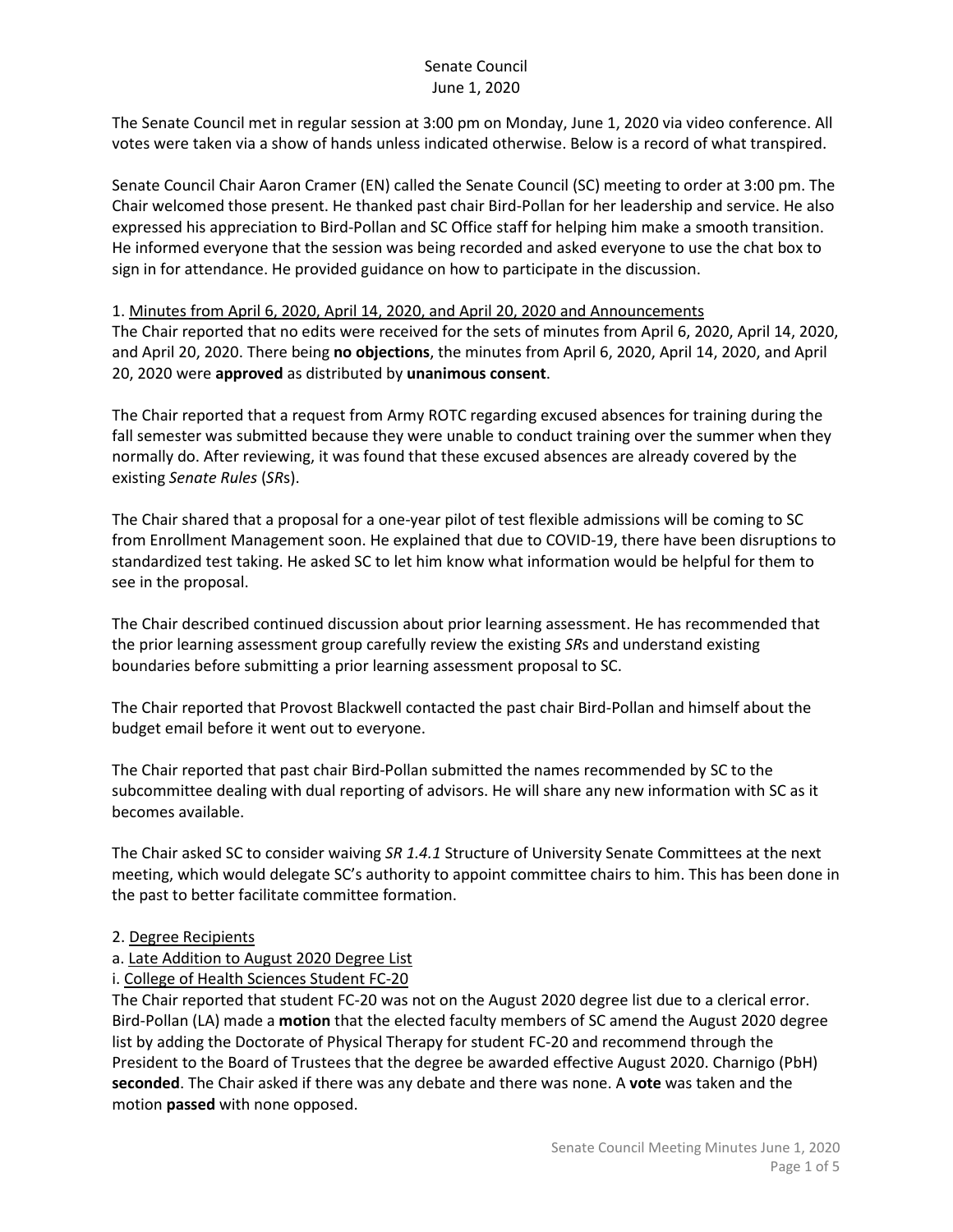# 3. Appointment of Senate Parliamentarian for 2020-21

The Chair read the text of *SR 1.2.4.4* Parliamentarian and confirmed that Doug Michael (LA) is willing to continue being the University Senate (Senate) Parliamentarian again this year. Grossman (AS) **moved** to approve Doug Michael as Senate Parliamentarian for 2020-21. Cantrell (ED) **seconded**. The Chair asked if there was any debate and there was none. A **vote** was taken and the motion **passed** with none opposed.

# 4. Naming of Reinstatement Committee for 2020-21

The Chair read the text of *SR 1.4.2.10* Senate Reinstatement Committee (SRIC) and explained that the SC has traditionally appointed the SC Chair, SC Vice Chair, and Student Government Association (SGA) President to the Reinstatement Committee. Grossman (AS) **moved** to appoint the SC Chair, SC Vice-Chair, and SGA President to the Reinstatement Committee for 2020-21. Collett (HS) **seconded**. The Chair asked if there was any debate and there was none. A **vote** was taken and the motion **passed** with none opposed.

# 5. COVID 19 Ongoing Policy Discussion

#### a. Comments from Provost David Blackwell

Provost Blackwell thanked past chair Bird-Pollan for her service and said he very much appreciated working with her. He said he looked forward to having similar interactions with SC Chair Cramer and SC Vice Chair Collett and thanked them for their willingness to serve. He emphasized that he considers the Chair and Vice Chair as members of the University leadership team and intends to consult with them frequently on a variety of matters, not just those related to shared governance. The Provost also thanked SC for their continued work during the summer to address COVID-19 issues.

The Provost gave an update about processes related to COVID-19 scenario planning and how feedback is being solicited and considered. The START [Screening, Testing and Tracing, to Accelerate Restart and Transition] team is working on an exhaustive report including COVID-19 testing strategies, but the daily evolving science makes planning challenging.

The Provost reported that the startup plan for research was recently released by Vice President of Research Lisa Cassis. They are planning to use the experience of reintroducing students, faculty, and staff back into labs to inform how the restart process will work for UK. UK Healthcare and Athletics are also implementing and planning independently their restart plans, which UK can learn from.

The Provost explained that it will be essential that Senate and SC address the academic calendar. The Course Delivery Workstream has been working on possible options for academic calendars and said that it would be helpful if SC could generate ideas about the academic calendar, as well as provide input on existing options. The Provost was particularly interested in the pros and cons of specific structures. He said that he would like to be able to announce the first day of classes by the middle of the coming week, even if all the specifics are not yet known.

The Provost reported that over 5,000 first-time freshmen have been confirmed for the fall semester. He recognized the work of Enrollment Management to help make this happen.

The Chair asked for SC members to reply to him with their pros and cons for the calendar options that were sent to them. He then opened the floor for questions to the Provost including:

• Is the administration taking into consideration the possible surge of viral cases and if so, is it shifting the University's plans? The Provost responded that they would continue monitoring the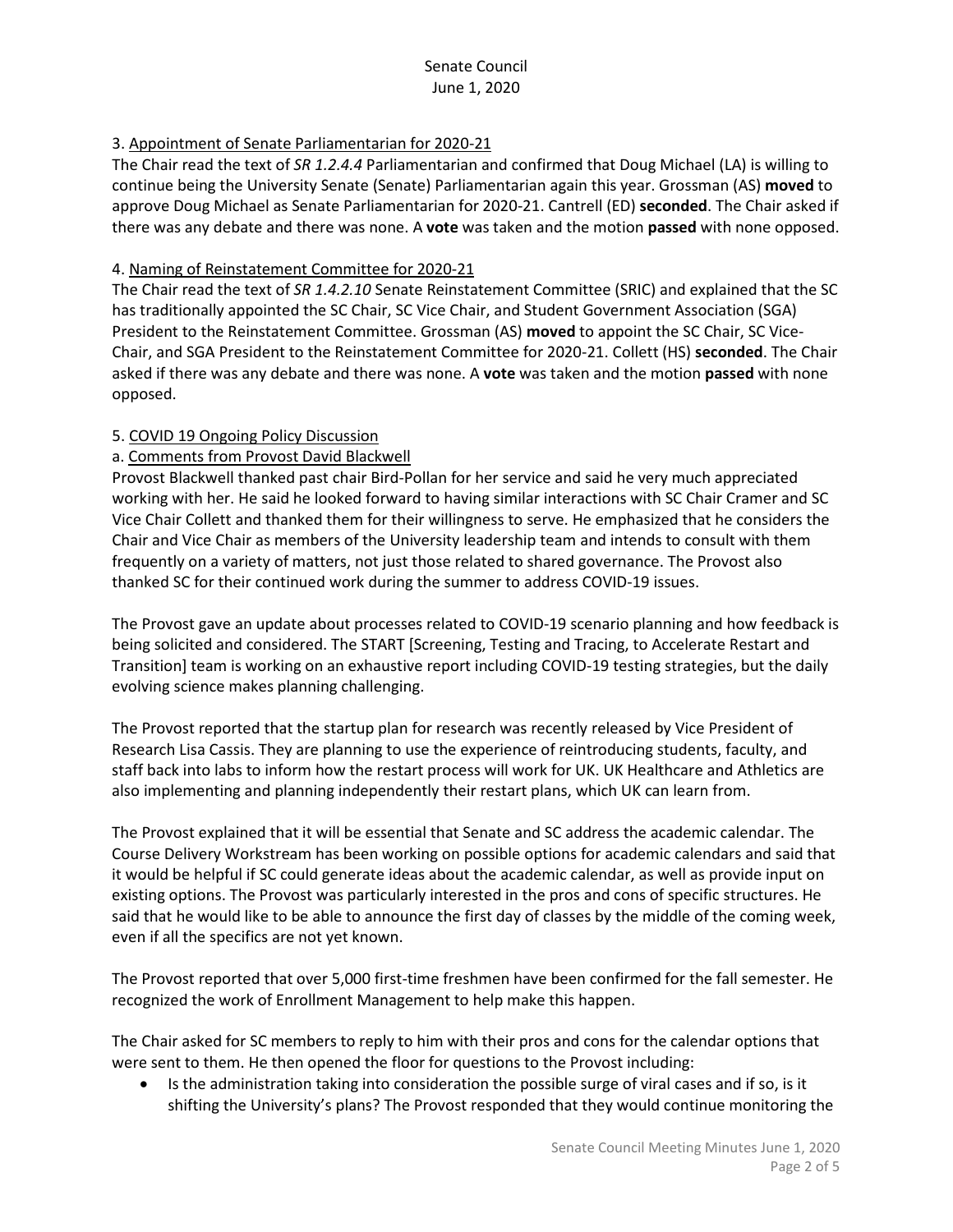data daily and react accordingly. Also, this is the reason why it is important to have a range of calendar options.

• How would the possibility of an early start date affect faculty contracts that do not begin until August 15? The Provost explained that once a start date is known, they will start having conversations related to faculty contracts.

The Chair thanked Provost Blackwell.

# b. Emergency Operations Center: Conversation with SC Workstream Nominees

The Chair thanked the workstream representatives for their diligent work and detailed summaries of workstream activities that were distributed to SC. He recommended that the structure for the discussion with the workstream representatives allow SC members time for asking workstream members about their experiences or asking for clarification of their summaries, and specific perspectives that SC members would like to share moving forward when workstreams are reactivated.

Questions included:

- Has the Academic Course Delivery Workstream discussed experiential needs of learners on the healthcare side? Information about this was collected and shared with the Course Delivery Workstream and was mentioned at a high level in their report. The Community Workstream also had discussions centered on what University policy should be and how to provide flexibility with business and clinical partners who provide internships and clinical rotations for students.
- Has the Legal Workstream discussed the lack of Americans with Disabilities Act (ADA) protection for faculty and staff over the age of 60? There has not been discussion about this, but they have discussed the possibility that the ADA is not directly applicable or adequate to deal with the kinds of concerns that the virus raises. There was broad consensus among the workstream members that the University should be generous in assuring faculty who have concerns, even if they might not fall strictly within the confines of the ADA or other applicable regulations.
- If a faculty member gets COVID-10 from teaching face-to-face, will it be covered by workers compensation? The Legal Workstream has not discussed this but will need to take a look at it. The University is protected by sovereign immunity so long as their actions are considered "reasonable," but that does not necessarily mean that workers compensation would not cover it. The Business Process Workstream has not discussed this issue either.
- Who will be responsible for providing personal protective equipment (PPE) to students doing research if there is no grant money to supply it, and who will provide PPE to faculty who are teaching in-person? PPE will be provided to both students and faculty by the University, but the question of replenishment in labs is being actively looked at. The Supplies and Storage Workstream discussed the possibility of purchasing PPE with grant funds and found that it was not appropriate to purchase PPE with grant funds. There is also an ongoing discussion of replenishing PPE supplies that were rounded up from labs early in the pandemic when there was a shortage. It was pointed out that anyone needing a higher level of PPE may have to purchase it themselves. The Human Resources Workstream has been encouraged to assume there is enough PPE for everyone when building out their action plan.

The floor was opened more broadly for workstream representatives to comment on faculty-related issues. Comments included:

• Provost Blackwell suggested inviting Vice President for Research Lisa Cassis to a SC meeting to answer questions.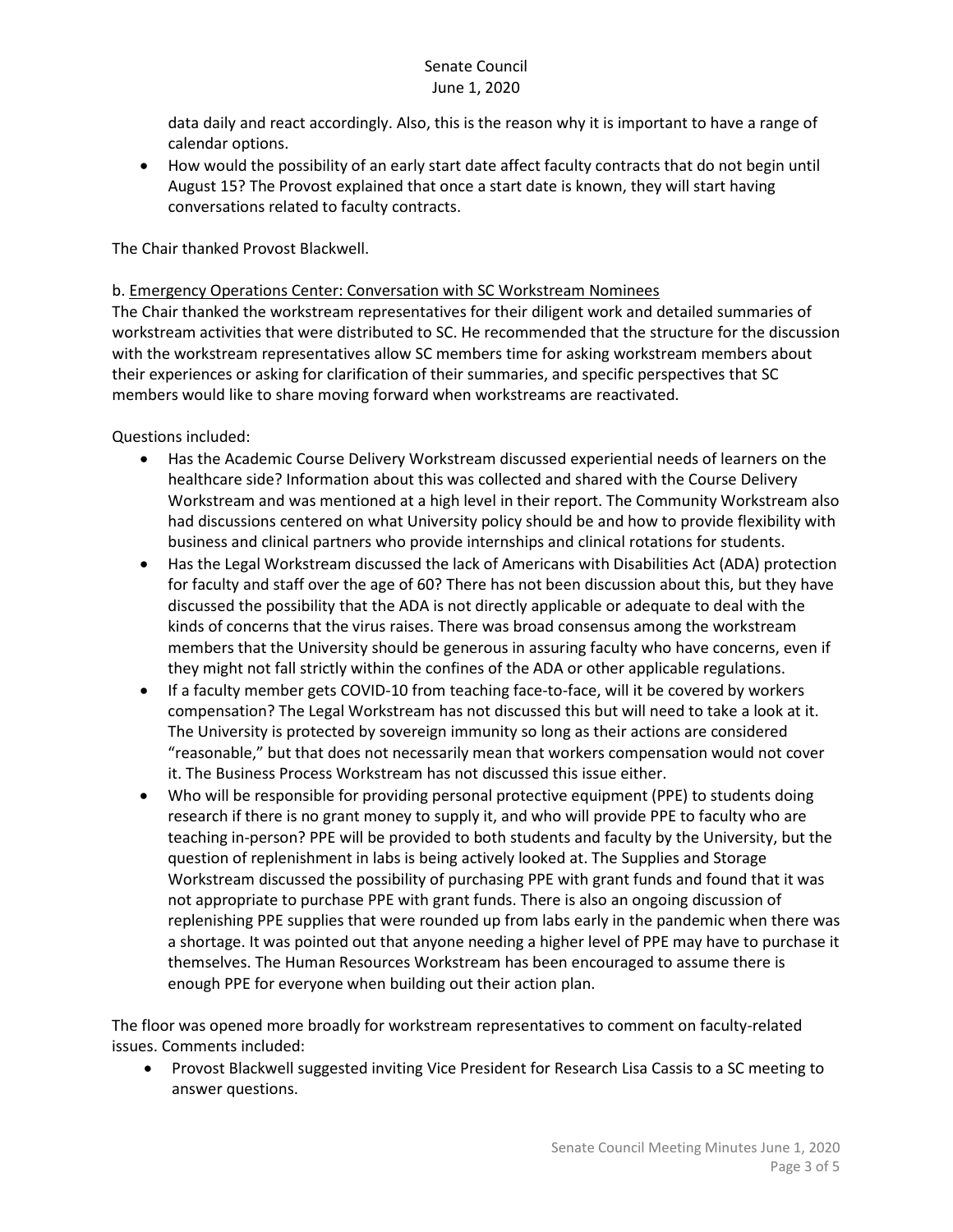- Enforcement mechanisms should be considered for faculty, staff, and students who do not follow the START guidelines.
- There is a general consensus in the Legal Workgroup that faculty should retain intellectual property rights for all materials developed for courses.
- The importance of sharing information among the faculty representatives of the workgroups.
- Concern that dining and classroom facilities have extensive plans for changes due to COVID-19 but housing is not planning on many, if any, changes.
- Praise for the detailed restart plans put together by the workstreams. The workgroup representatives were asked if they felt the fall plans are realistic for the coming semester. Answers included:
	- $\circ$  Yes, if we emphasize that anyone working from home should remain working from home if possible, and if public health standards are met, like the use of PPE.
	- o Yes, as long as all of the underlying assumptions of compliance hold up.
	- o It is feasible, but there will need to be much preparation.
- Discussion of the importance of getting our students in the classroom for not only experiential learning, but for student retention and teaching them in the way faculty think is best.
- Consideration of faculty workload if they must teach face-to-face and online.
- Students have expressed a desire for the residential experience if safety standards are met.
- Student concern about fees if the University goes online again.
- Basic assumptions are not yet available, which would allow for detailed planning of how best to hold large events.
- Faculty should be surveyed to get a sense of how many want to teach remotely and how many want to teach in person.
- Rooms will be limited to 30% capacity and there are not many rooms that will hold larger classes; multi-modal teaching and hybridization will be important to consider. Alternative classrooms, such as ballrooms in the Gatton Student Center or large spaces in the Singletary Center are also being discussed.
- Recording devices are being installed in instructional spaces.
- Business process workstream discussions have focused on how to ensure a safe environment when we come back. They have also discussed what was learned from the remote experience during the spring semester and how that can be used to make the fall semester safer and more efficient.

The Chair thanked all the faculty representatives on the workstreams for the work they are doing on the faculty's behalf. He emphasized their importance as not only the faculty's eyes and ears, but also their voice in these conversations. He invited them to send him any information that they would like to share with SC.

# c. Proactive Discussion on Alternative Course Delivery Methods

The Chair explained that he was not looking for any motions from SC, but he was requesting SC's input and guidance of where they stand on these issues, in case he was required to act on behalf of the SC/Senate. Comments included:

- Administration should be as flexible as possible with faculty about work arrangements.
- They are comfortable with the Chair acting in a broad sense.
- They are comfortable with approving a waiver of the standard process for approving courses for distance learning delivery, for fall 2020.
- Faculty should not be expected to teach in dual modalities.